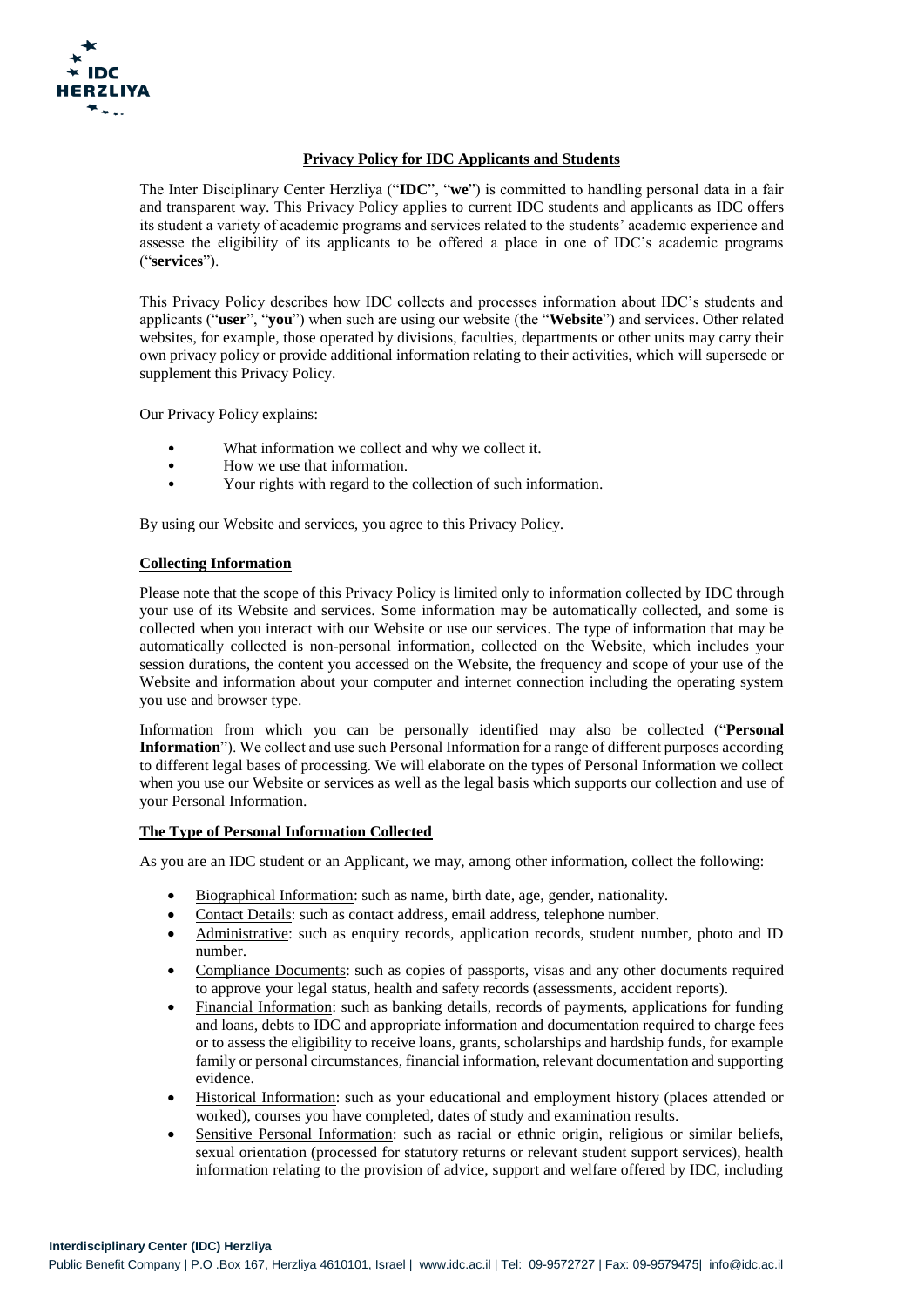

counselling notes, health information to facilitate reasonable adjustments or health information for sports membership etc.

- Academic Assessments Records: such as timetables, attendance records, details of examinations taken, personal extenuating circumstances, appeals, complaints, awards etc.
- Disciplinary Information: such as records of any breaches of IDC's policies and regulations, investigations, witness statements, evidence and actions taken.
- Emergency Contacts: information on the person of whom you wish us to contact in case of an emergency.
- Security Information: such as security camera images and IDC's system login data.

# **The Purposes for which your Personal Information is processed**

1. Performance of a contract with you

If you are an IDC applicant, your Personal Information is required for the following activities, which are necessary for the performance of our contract with you or in order to take steps prior to entering into a contract that will formulate your status as an IDC student.

We will process your Personal Information to:

- Register and respond to your enquiries, keep you informed about relevant subjects that you have expressed an interest in and to invite you to IDC events.
- Evaluate your residential status to consider your dormitory application.
- Receive, administer and assess your application including inviting you to assessment and orientation days and for consideration of your "good standing" for professional programs.
- Correspond with you in relation to your enquiries or application about any relevant associated events or services e.g. open days, student support, accommodation etc.
- Management and administration of your application and registration.

Upon enrolling to become an IDC student, we will process your Personal Information for the performance of a contract with you according to IDC will provide you IDC's academic services.

In order to do that we will process your Personal Information for the purpose of:

- Academic administration, including registration, tuition payments, provision of study materials, timetabling, academic progress, facilitating professional placements, organizing examinations and the production of transcripts and certificates.
- Administration of policies including appeals, complaints, disciplinary and misconduct.
- For the provision of IT services, including your IDC account, email services and registration with third party systems.
- Providing access to, and managing your use of IDC's facilities and services such as library membership, access to library systems, car parking, sports facilities etc.
- Monitoring your engagement with learning and teaching activities and systems related to your studies (attendance, virtual learning environment usage etc.).
- Direct mailing in relation to activities related to your studies, including: student benefits and opportunities offered by or through us, activities and events organized in relation to your studies and providing operational information (e.g. IT support, information about building closures etc.).

# 2. IDC's legitimate interest

Whether you are an applicant or an IDC student, we also need to process your data in light of our legitimate interests or the legitimate interests of others in providing specific services, improving it and keeping it secure. Examples include, but are not limited to, the following:

Providing you with information that you may find an interest in;

We will send you direct mailing relating to benefits and opportunities offered by or through us.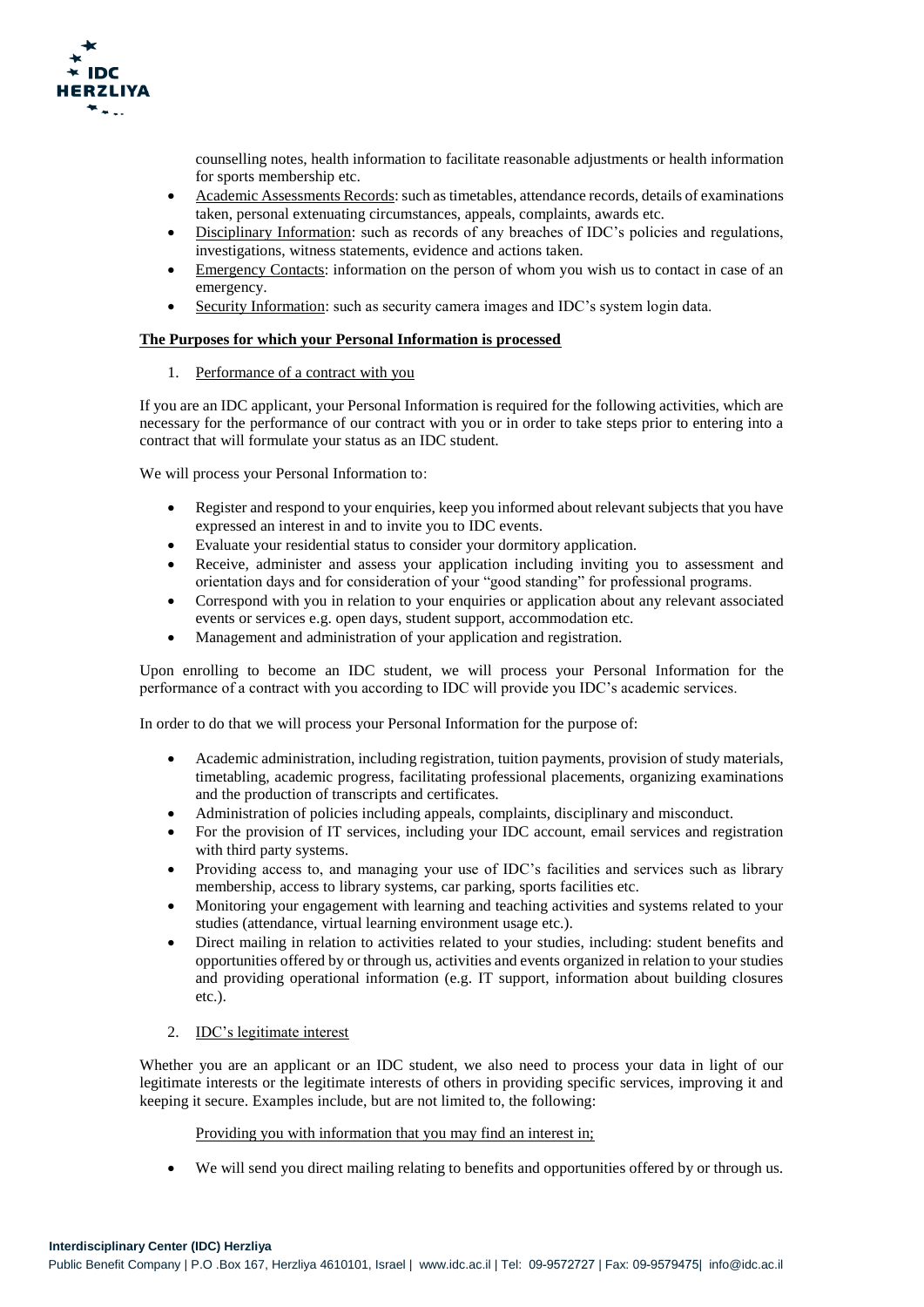

- We will send you information regarding IDC's activities and events organized for students or applicants in relation to future opportunities.
- We will send you information on non-study or associated material we think might be of interest to you, for example information on the Students' Board.

Improving and developing IDC's services and Website;

- Improve and develop our services and understand feedback on IDC's Website and to help provide you with more information on IDC.
- Conduct an ongoing review and improvement of the information provided on our Website to ensure it is user friendly.
- Improve the management and administration of IDC and maintain compliancy with our internal policies and procedures.
- Conduct surveys and research, test features in development, and analyze the information we have to evaluate and improve our Website and services.

#### Maintain a secured environment;

- Verify and authenticate your identity and prevent unauthorized or illegal activity.
- Enhance the safety and security of our Website and IDC facilities.
- Conduct security investigations and risk assessments.
- Prevent or take action against activities that are, or may be, in breach of our Terms of Use or applicable law.

### 3. Where We Have Your Consent

There may be situations where we ask for your consent to process your data e.g. where we ask you to volunteer information about yourself by taking part in a survey, or where we ask for your permission to share sensitive information.

#### 4. Comply with Applicable Laws

We may process your information it if we have a good-faith belief that access, use, preservation, or disclosure of the information is reasonably necessary for IDC to comply with a legal obligation and any applicable law. This may include:

- Meeting any applicable law, regulation, [legal process, or governmental request.](https://policies.google.com/privacy?hl=en-US#footnote-legal)
- Enforcing our Terms of Use, including investigation of potential violations.
- Detecting, preventing, or otherwise addressing fraud, security, or technical issues.
- Protecting against harm to the rights, property or safety of IDC, our users, or the public as required or permitted by any applicable law.

#### **Disclosure of Information and Transfer of Data**

Except as otherwise provided in this Privacy Policy, we reasonably attempt to ensure that we never intentionally disclose any of your Personal Information, to any third party without having received your permission, except as provided for herein or otherwise as permitted or required under law.

In order to perform our contractual and other legal responsibilities or purposes, we may, from time to time, need to share your Personal Information with third parties. We may as well share your Personal Information with our affiliates, subsidiaries or any third-party service providers and individuals to facilitate our services or any portion thereof, such as marketing, data management or maintenance services. In particular, pursuant to the Protection of Privacy Regulations (Conditions of Holding and Storing Data and Procedures for Transferring Data Among Public Entities) - 1986, IDC shares your information with the Council of Higher Education pursuant to its vested authorities and as provided by law.

We may also share your information with analytics service providers for analytics services. Such analytics service providers set their own cookies or other identifiers on your computer, through which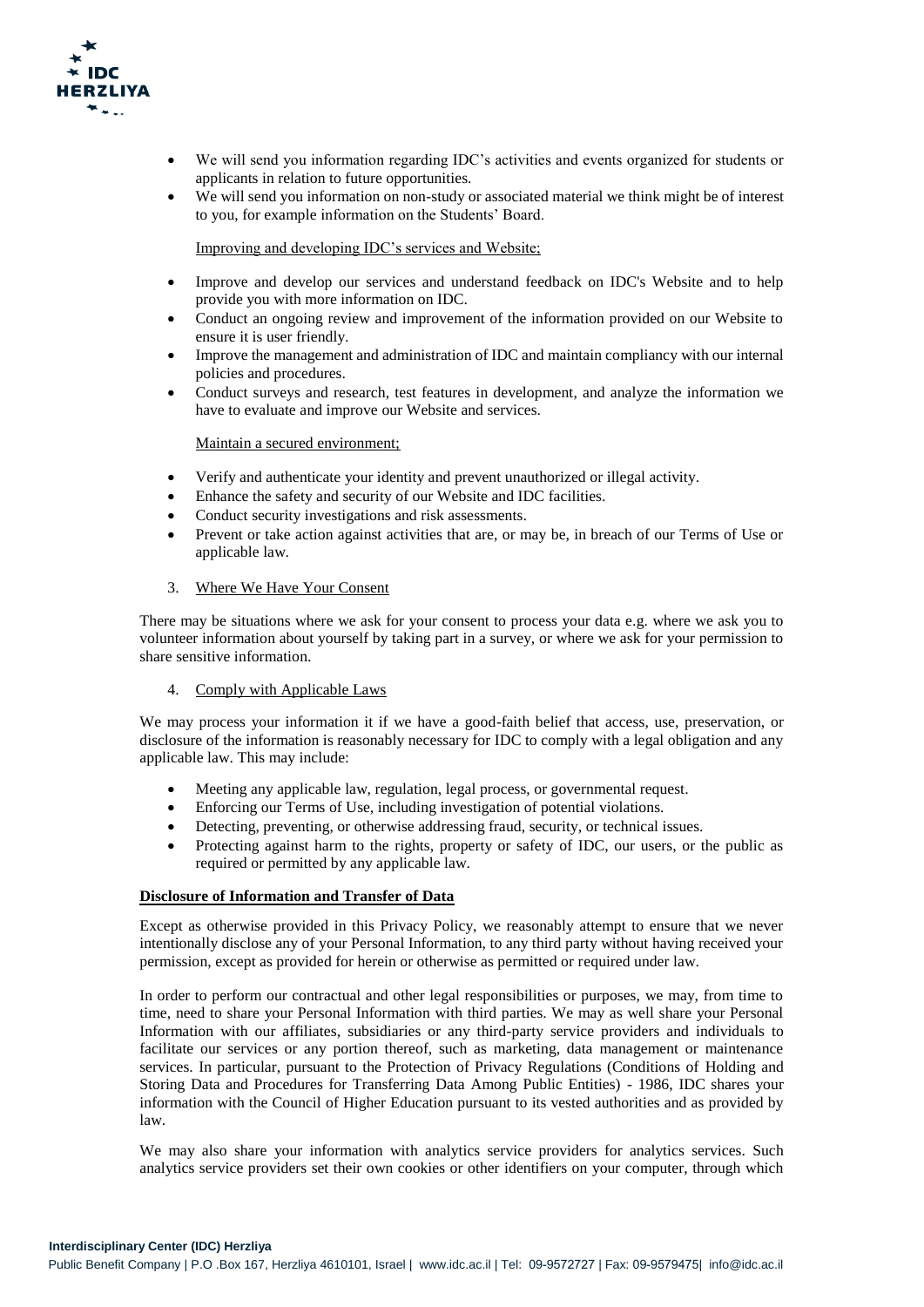they can collect information about your usage of our Website. This helps us compile aggregated statistics about the effectiveness of our Website and services.

The above mentioned third parties may be located in countries other than your own, and we may send them information we receive. When such third-party service providers process your Personal Information on our behalf, we will assure that they comply with obligations similar to those which are set forth in this Privacy Policy. We will also assure that they will abide by our data privacy and security requirements and will be allowed to use the Personal Information solely for the purposes we set. We will transfer your Personal Information while using appropriate and suitable safeguards, while using a variety of legal mechanisms, including contracts, to ensure your rights and protections travel with your data.

We may also transfer your information, including Personal Information, in connection with a corporate merger, consolidation, the sale of related assets or corporate division or other fundamental corporate changes. Furthermore, information about you may also be released in order to comply with any valid legal obligation or inquiry or process such as a search warrant, subpoena, statute or court order. We will also release specific information in special cases, such as if you use the Website to perform an unlawful act or omission or take any act or omission that may damage IDC, its property and goodwill, or if there is an attempted breach of the security of the Website or a physical or property threat to you or others. The authority supervising such activities is the Israeli Privacy Protection Authority, and you have the right to file a complaint to it or any other relevant supervisory authority.

# **Your Rights**

You have the right at any time to request to access and modify your information. To exercise these options, please contact us at [idc-dpo@idc.ac.il.](mailto:idc-dpo@idc.ac.il)

In some jurisdictions, in particular those located within the European Union (the "**EU**") or within the European Economic Area (the "**EEA**"), you may be afforded specific rights regarding your Personal Information. Subject to such eligibility, you may have the following rights to:

- 1. Request a rectification of your Personal Information where the information we hold about you is incorrect or incomplete.
- 2. Object to the processing of your Personal Information for direct marketing purposes.
- 3. Object to the processing of your Personal Information where our legal basis for that processing is that such processing is necessary for our legitimate interests.
- 4. Object to an automated decision-making (including profiling) in certain circumstances.
- 5. Request the erasure of your Personal Information in certain circumstances, such as where processing is no longer necessary for the purpose it was originally collected for, and there is no compelling reason for us to continue to process or store it;
- 6. Receive your Personal Information or ask us to transfer it to another organization that you have provided to us, which we process by automated means, where our processing is either based on your consent or is necessary for the performance of a contract with you.

Generally, with regard to information collected on our Website and through our Services, IDC is a "Data Controller". Therefore, if you wish to exercise the above-mentioned rights, please contact us, and we will make our best efforts to fulfill your request.

If you wish to file a request regarding any of the above, you may contact us at: [idc-dpo@idc.ac.il.](mailto:idc-dpo@idc.ac.il)

#### **Cookies**

We may use "cookies" and/or other technologies or files (collectively, "**cookies**") to identify how visitors make use of this Website. This aggregated tracking information may be used to help us improve and enhance the Website experience for all of our visitors. In addition, cookies are used for adjusting the Website to your personal preferences. Cookies contain information such as the pages you visited, the length of time you stayed on the Website, the location from which you accessed the Website and more. If you would prefer not to have cookies stored on your computer, you may modify your browser settings to reject most cookies, or manually remove cookies that have been placed on your computer. However, by rejecting the cookies, you may be unable to fully access the offerings on this Website. To find out more about cookies, visit [www.allaboutcookies.org.](http://www.allaboutcookies.org/)